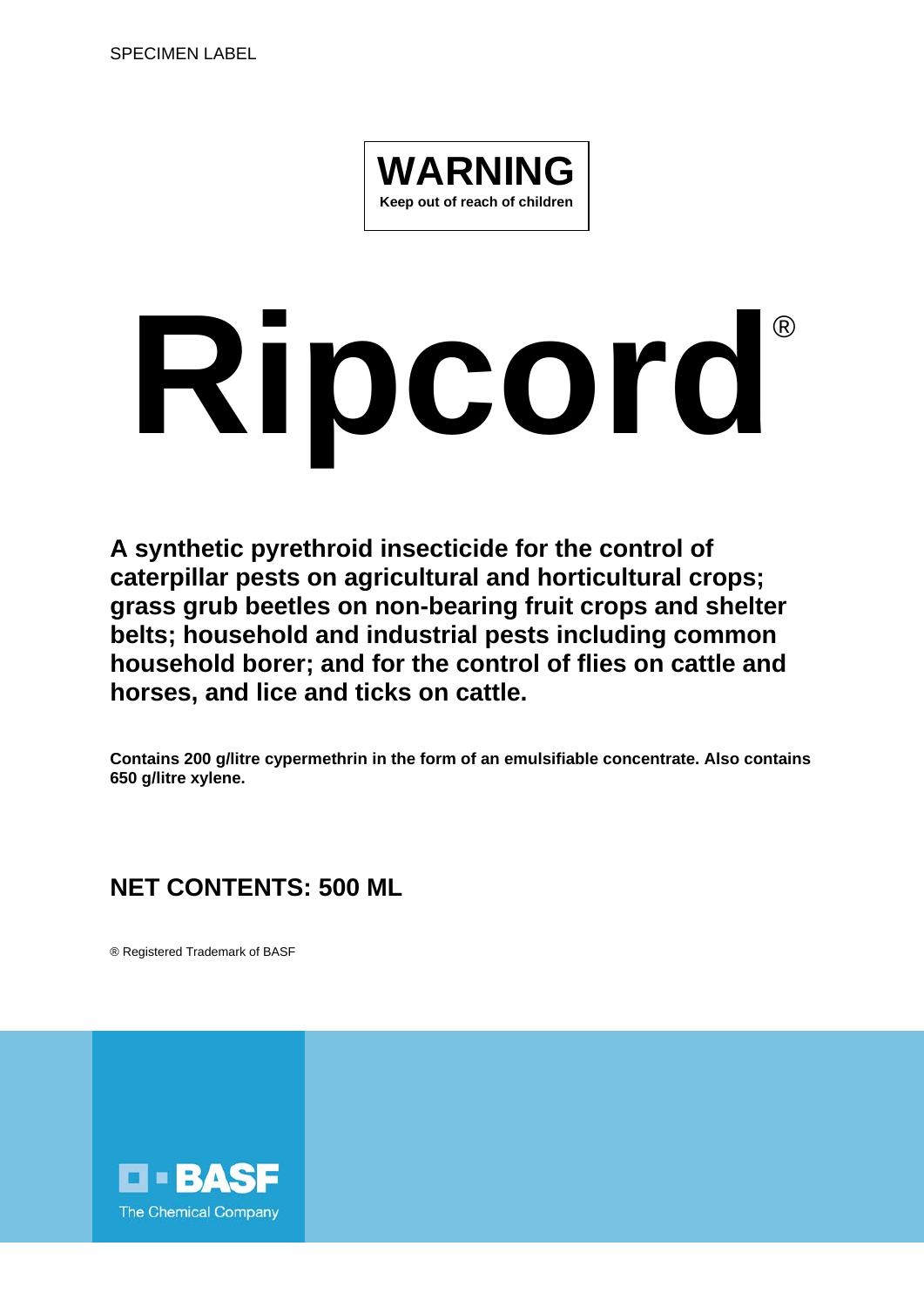### **Hazard Classification**

3.1C, 6.1D, 6.3B, 6.4A, 6.5B, 6.8B, 6.9A, 9.1A, 9.3C, 9.4A



### **WARNING**

FLAMMABLE. Flammable liquid and vapour.

HARMFUL. May be harmful if swallowed or inhaled. May cause damage to the lungs if swallowed. May cause mild skin irritation to individuals with sensitive skin. Skin contact may cause temporary skin numbness. May cause sensitisation by skin contact. May cause serious eye irritation. May cause reproductive/development damage from repeated oral exposure at high doses. May cause damage to the gastrointestinal tract from repeated oral exposure at high doses.

VERY TOXIC TO AQUATIC LIFE. May cause long-term adverse effects in the aquatic environment. Drift and runoff from treated areas may be hazardous to aquatic organisms in adjacent aquatic sites HARMFUL TO TERRESTRIAL VERTEBRATES.

VERY TOXIC TERRESTRIAL INVERTEBRATES. Insecticide.

### **PRECAUTIONS**

HANDLING: This product must be under the control of an APPROVED HANDLER if it is being applied in a wide dispersive manner or by a commercial contractor.

STORAGE: Do NOT store near heat, flame or sources of ignition. Store in original container, tightly closed, in a well ventilated area, as cool as possible, out of direct sunlight. Do NOT store near food, feedstuffs, animals, or fertilisers. Stores containing more than 100 litres require emergency response plans and secondary containment systems, and are subject to signage.

TRANSPORT: Do NOT carry more than one litre of this product on a passenger service vehicle. SPILLAGE: Prevent further spillage and product from entering waterways. Wear overalls, gloves, footwear, facemask or goggles. Absorb spill with an inert absorbent material (e.g. vermiculite) and place in sealable container for disposal. Wash affected area with water and detergent. Absorb and collect washings and place in the same sealable container as the spilled material. Dispose of the waste safely in an approved landfill.

FIRE: In case of fire, use water spray, carbon dioxide, dry powder or foam for extinction. PERSONAL PROTECTION: When mixing and preparing spray, wear cotton overalls buttoned to the neck and wrist, a washable hat, elbow length protective gloves, and goggles or a face shield. GENERAL SAFETY AND HYGIENE MEASURES: Do NOT breathe vapour, mist or spray. Wash splashes of concentrate from skin and eyes immediately. Do NOT eat, drink or smoke while using this product. Remove protective clothing and wash hands and exposed skin thoroughly with soap and water before meals and after work. Wash protective clothing immediately after use. Store work clothing separately.

USE: Remove domestic animals from the operating area. Keep product away from ignition sources such as heat, sparks/open flame/hot surfaces. Apply with well-maintained and accurately calibrated spray equipment. Do NOT spray over, or allow drift over, surface water such as ponds, waterways or drains. TOXIC TO BEES: Spray must NOT contact plants in flower if they are likely to be visited by bees. Do NOT allow spray drift outside the target area to occur. Clean sprayer out thoroughly after use. Do NOT contaminate water when disposing of equipment wash waters.

RECORD KEEPING: Records of use must be kept if using more than 200 ml of RIPCORD within a 24 hour period.

NOTE: Storage, application and record keeping must be as described in the current version of the New Zealand Standard for the Management of Agrichemicals NZS8409.

DISPOSAL: CONTAINER: Triple rinse empty container and add rinsate to the spray tank, then crush rinsed container and bury in a suitable landfill. PRODUCT: Dispose of this product only by using according to the label or at an approved landfill. Do NOT burn product. Do NOT contaminate water with product or used container.

# **FIRST AID**

If exposed or concerned get medical advice/attention. IF SWALLOWED: Do NOT induce vomiting. Rinse mouth. For advice contact the National Poisons Centre 0800 POISONS (0800 764 766) or a doctor. IF ON SKIN: Remove contaminated clothing and wash skin with plenty of soap and water. Do NOT scrub the skin. If skin irritation or rash occurs, get medical advice/attention. Wash contaminated clothing before reuse. IF IN EYES: Rinse cautiously with water for several minutes. Remove contact lenses, if present and easy to do. Continue rinsing. If eye irritation persists, get medical advice/attention. IF INHALED: Remove to fresh air and keep at rest in a position comfortable for breathing. Get medical advice/attention if you feel unwell.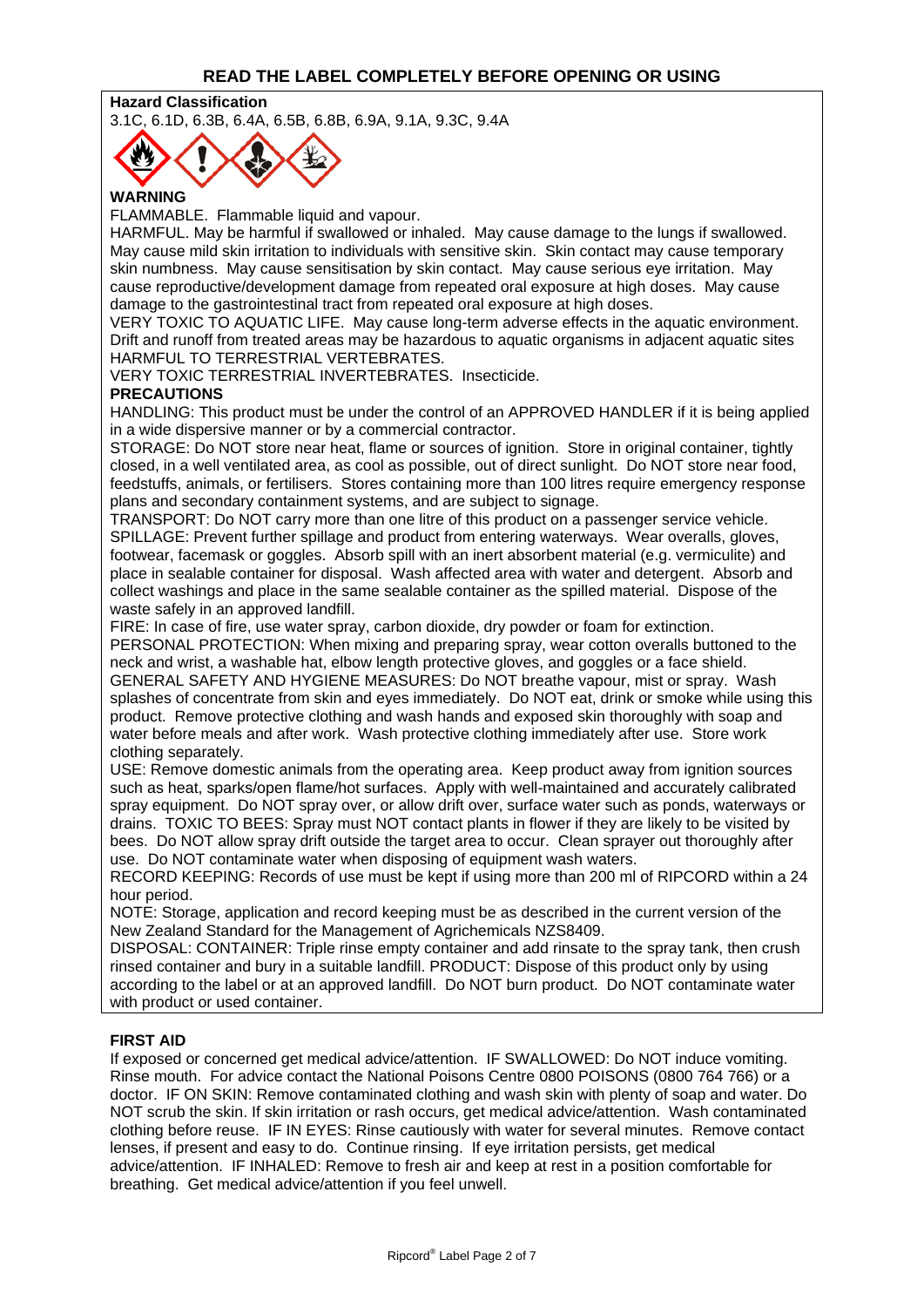# **RIPCORD**

A synthetic pyrethroid insecticide for the control of caterpillar pests on agricultural and horticultural crops; grass grub beetles on non-bearing fruit crops and shelter belts; household and industrial pests including common household borer; and for the control of flies on cattle and horses, and lice and ticks on cattle.

# **DIRECTIONS FOR USE**

# AGRICULTURE/HORTICULTURE

Since RIPCORD has no systemic action thorough spray coverage of all foliage is required for optimal results. The rates suggested are for high volume spraying to run-off. For concentrate spraying, adjust the dilution rates accordingly.

| Crop                                                                                                                                                                     | <b>Pest</b>                                                                           | Rate                                                                                                                                                 | <b>Critical Comments</b>                                                                                                                                                                                                                                                                                                                                                                                                                                                    |
|--------------------------------------------------------------------------------------------------------------------------------------------------------------------------|---------------------------------------------------------------------------------------|------------------------------------------------------------------------------------------------------------------------------------------------------|-----------------------------------------------------------------------------------------------------------------------------------------------------------------------------------------------------------------------------------------------------------------------------------------------------------------------------------------------------------------------------------------------------------------------------------------------------------------------------|
| Cabbage<br>Cauliflower                                                                                                                                                   | <b>Diamondback</b><br>moth,<br>White butterfly<br>caterpillars<br>Tomato<br>fruitworm | 125 ml<br>RIPCORD in a<br>minimum of 700<br>litres of water<br>per hectare at 7<br>day intervals.                                                    | Where a 14 day spray schedule is<br>preferred use 250 ml RIPCORD in a<br>minimum of 700 litres of water per hectare.<br>Application should begin immediately<br>following transplanting and be repeated as<br>per desired schedule or as pest activity<br>requires. Gradually increase the spray<br>volume per hectare as the plants grow to<br>ensure thorough coverage of all foliage.<br>Use a wetting agent. Refer to wetting<br>agent label for specific instructions. |
| Tomatoes                                                                                                                                                                 | Tomato<br>fruitworm                                                                   | 12.5 ml<br>RIPCORD per<br>100 litres of<br>water and apply<br>at a minimum<br>water rate of 640<br>litres per hectare<br>when pests first<br>appear. | Repeat application every 10-14 days or as<br>indicated by pest activity, increasing the<br>volume of application as the crop matures<br>to ensure good coverage. A spray<br>pressure of at least 420 kPa is required to<br>ensure good penetration of foliage and<br>effective coverage of fruit.                                                                                                                                                                           |
| Maize,<br>Sweetcorn                                                                                                                                                      | Corn earworm<br>Army caterpillar                                                      | Aerial<br>application, 200<br>to 300 ml<br>RIPCORD in 90<br>to 120 litres of<br>water per<br>hectare.                                                | For corn earworm, apply immediately<br>when pests first appear on the silks. For<br>army caterpillar, apply immediately when<br>pests first appear. Repeat every 10-14<br>days or as dictated by pest activity (often<br>18-21 days). For army caterpillar, use the<br>higher water rate and ensure penetration<br>of the spray to the base of the crop.                                                                                                                    |
| Non bearing<br>kiwifruit, pipfruit,<br>stonefruit,<br>tamarillos,<br>avocados, vines,<br>etc and newly<br>planted shelter<br>belts provided<br>they are not in<br>flower | Grass grub<br>beetle                                                                  | 50 ml RIPCORD<br>per 100 litres of<br>water.                                                                                                         | Apply at dusk as a moderately fine spray<br>(e.g. No. 5 tip and No. 45 swirl plate) to<br>ensure complete foliar coverage.<br>Application should be made at 6-8 day<br>intervals over the beetle emergence and<br>flight period commencing when beetles<br>first appear.                                                                                                                                                                                                    |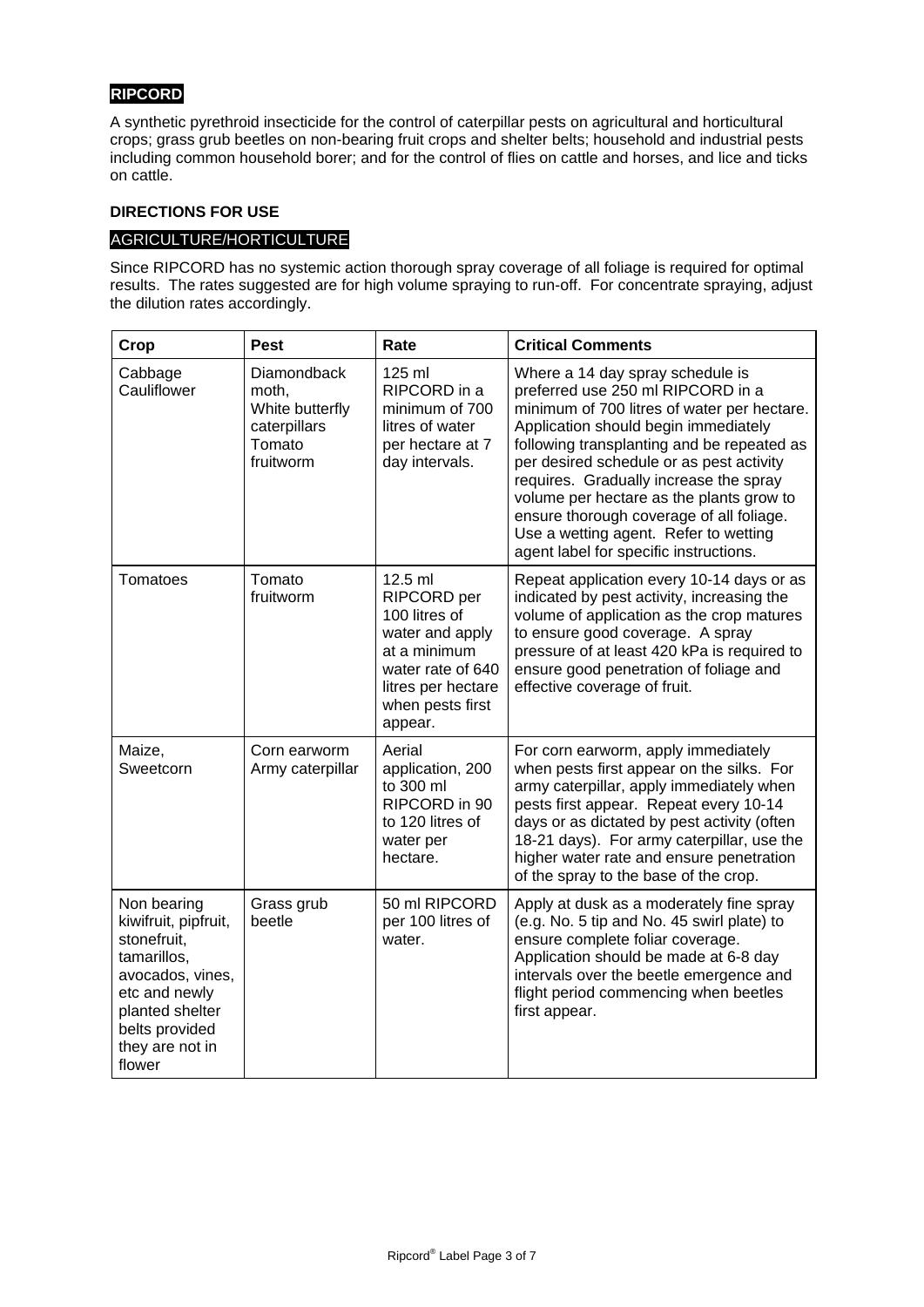### **WITHHOLDING PERIODS**

### **It is an offence for users of this product to cause residues exceeding the relevant MRL in the current New Zealand (Maximum Residue Limits of Agricultural Compounds) Food Standards.**

Do NOT harvest cabbages, cauliflower, or tomatoes within 3 days of application, or sweetcorn within 7 days of application. Do NOT graze or feed maize or sweetcorn stubble to livestock within 14 days of application. Do NOT apply to kiwifruit after bud cracking (first visible petals).

### **COMPATIBILITY**

Do NOT mix RIPCORD with strongly alkaline materials such as Bordeaux mixture and lime sulphur.

### **MIXING**

Do NOT mix RIPCORD with any other formulated product such as wettable powders before addition to the spray tank.

### **APPLICATION**

THE USE OF TEFLON TREATED DIAPHRAGMS AND WASHERS IN PUMPS AND VALVES IS RECOMMENDED.

### **RESISTANCE MANAGEMENT**

Resistance to this product and other synthetic pyrethroid insecticides may develop following excessive use. Some pests are already resistant to synthetic pyrethroids in parts of New Zealand. To minimize risks from resistance:

- use strictly in accordance with label instructions
- use pesticides from more then one chemical class during the season
	- maintain good cultural practices

Consult your supplier or consultant for full and up to date information about each crop and for information on pesticides of different classes. For crops infested or likely to be infested with corn earworm or tomato fruitworm, do NOT apply before 7 January. For crops infested with diamond back moth, do NOT use before late January.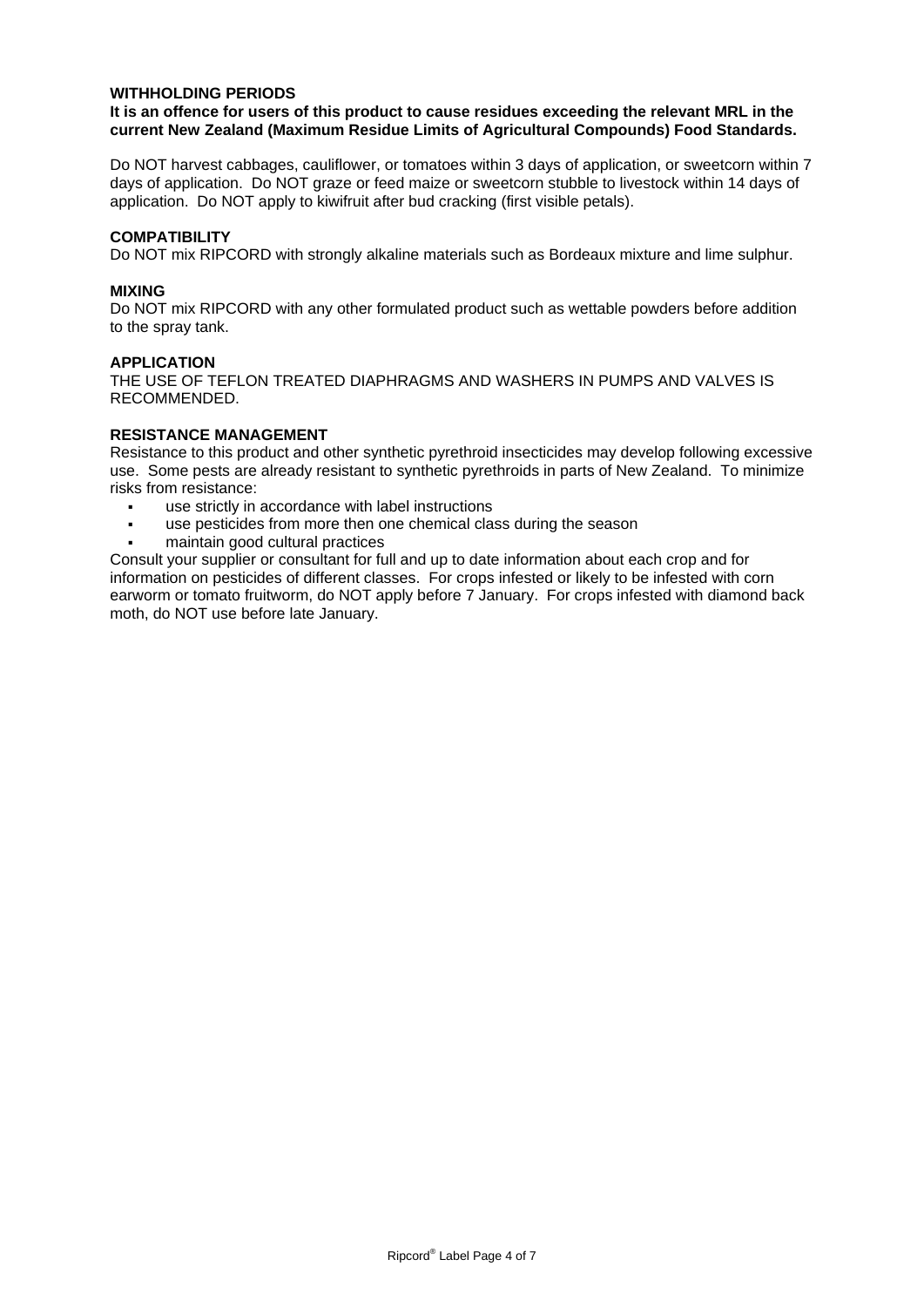# INSECT CONTROL IN BUILDINGS

For use in domestic, agricultural, commercial, public and industrial premises, e.g. hospitals, meat works, food processing plants.

Apply as a coarse droplet surface spray using 1 litre of prepared spray mix per 20 square metres of surface area. Do NOT apply to run-off as streaking may result on some surfaces. If the surface is particularly porous more spray will be required.

| <b>Pest</b>                                                                                                            | Rate                                                            | <b>Critical Comments</b>                                                                                                                                                                                                                   |
|------------------------------------------------------------------------------------------------------------------------|-----------------------------------------------------------------|--------------------------------------------------------------------------------------------------------------------------------------------------------------------------------------------------------------------------------------------|
| Cockroaches                                                                                                            | 100 ml RIPCORD in 10<br>litres of water.                        | Apply to cockroach harbours and frequented areas. A<br>repeat application after 14 days may be required to<br>control late reinfestation.                                                                                                  |
| <b>Flies</b>                                                                                                           | 50 to 100 ml RIPCORD<br>in 10 litres of water.                  | Apply to walls, roofs, windowsills, and other shelter<br>areas. The higher dose rate on non-absorbent<br>surfaces such as glazed tiles, glass and gloss painted<br>surfaces will result in up to 8 weeks residual action.                  |
| Fleas, silverfish,<br>slaters, carpet<br>beetles                                                                       | 50 ml RIPCORD in<br>10 litres of water.                         | Apply to walls, floors and other places frequented by<br>pests. Apply as a coarse droplet spray.                                                                                                                                           |
| For control of<br>common house<br>borer (Anobium<br>punctatum) and<br>protection from<br>reinfestation in<br>bare wood | 50 ml RIPCORD in<br>10 litres of water,<br>kerosene, or diesel. | Apply by brush or as a spray. The use of either<br>kerosene or diesel as the carrier is recommended for<br>the treatment of heavily infested timber. For the<br>treatment and protection of uninfested timber use water<br>as the carrier. |

# **IMPORTANT:**

As RIPCORD may stain some surfaces, a small test area should be sprayed first to establish compatibility. Evacuate premises to be sprayed. The premises may be re-occupied as soon as spray applications are dry. Before spraying cover or remove fish tanks and bird cages, remove pets, and cover or remove all foodstuffs. Use with adequate ventilation. Do NOT spray on personal contact items e.g. clothing, footwear, towels or bedding. Do NOT allow spray to contact food, food preparation surfaces or food utensils. Wash all food contact surfaces thoroughly before reintroducing any foodstuffs. Do NOT use near air vents or ducts in food stores or processing plants while they are in operation.

Farm Dairies and Dairy Processing Plants: Do NOT use on milk / dairy product contact surfaces. Remove any exposed milk and milk products from the immediate area prior to use. Contact surfaces must be protected from any exposure during application.

Animal Product Processing Plants: Do NOT use in any edible product area or any area where edible product or packaging material is stored. Use in a manner that prevents the entry of the insecticide into edible product areas or stores containing packaging material.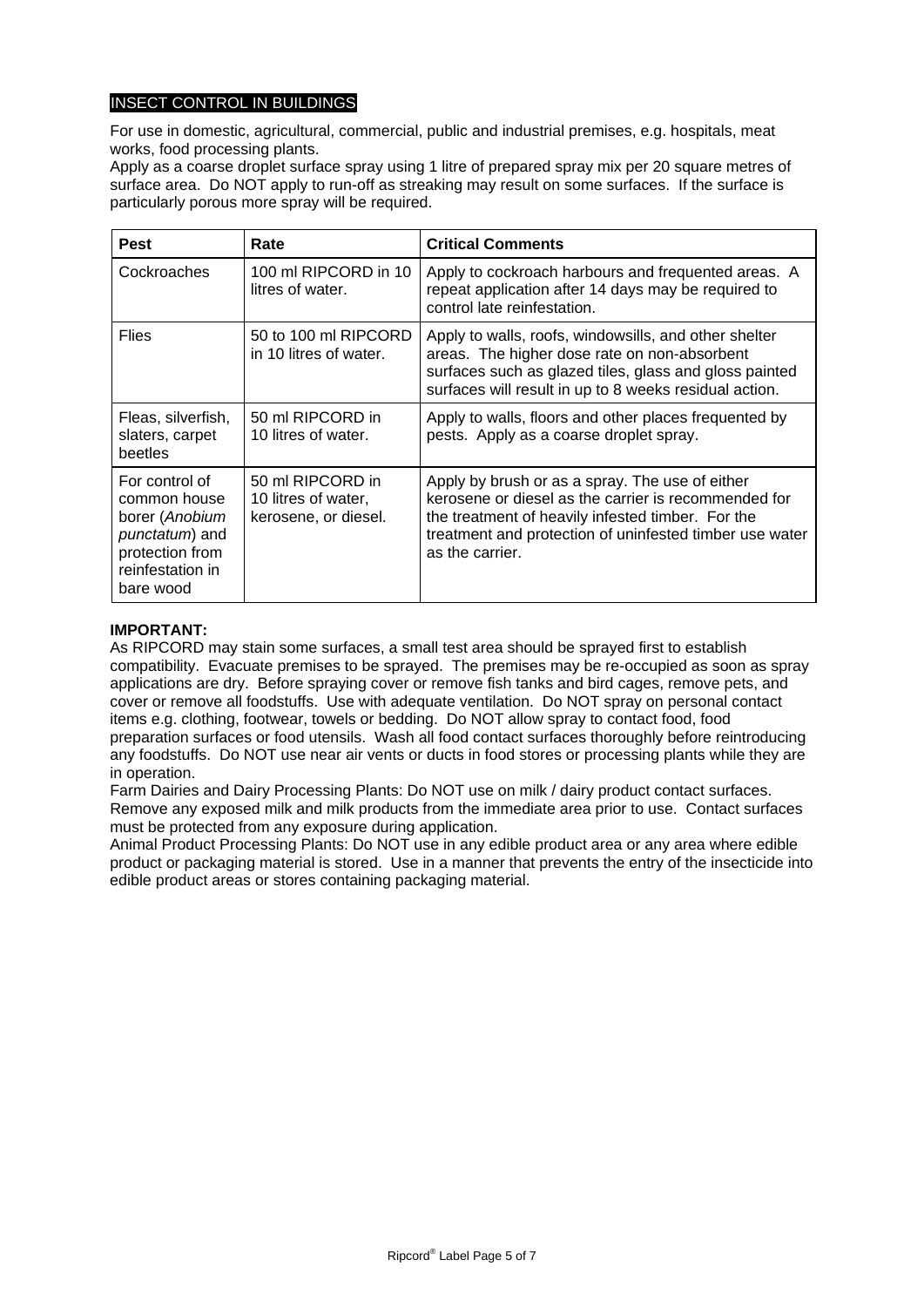# ANIMAL HEALTH

### **By law, the user must take due care, seeking expert advice if necessary, to avoid unnecessary pain or distress in the treated animal when using the product in a manner other than as recommended.**

RIPCORD may be applied through spray races or by hand spraying. For best results use spray mix on the same day it is mixed.

RIPCORD has been approved for use on lactating dairy animals but care should be taken to avoid direct contamination of milk with the product. Do NOT mix and apply with teat sprays during milking. Do NOT apply to lactating dairy animals until after they have been milked.

| <b>Use</b>                          | Rate                                                                                                                                                                                           | <b>Critical Comments</b>                                                                                                                                                                                                                                                                                                                                                                                                |
|-------------------------------------|------------------------------------------------------------------------------------------------------------------------------------------------------------------------------------------------|-------------------------------------------------------------------------------------------------------------------------------------------------------------------------------------------------------------------------------------------------------------------------------------------------------------------------------------------------------------------------------------------------------------------------|
| Fly control on<br>horses and cattle | Apply 50 ml RIPCORD in 10 litres of<br>water.<br>Dose per animal:<br>Adult cattle and horses 500 ml of spray<br>250 ml of spray<br>Young cattle<br><b>Calves and Ponies</b><br>125 ml of spray | Use a suitable sprayer with a nozzle<br>providing a medium fine to fine spray<br>but avoid fogging. Spray to cover all<br>parts of the animal. In the case of<br>cattle, application can be made by<br>way of a hooped spray boom<br>mounted over the exit race from dairy<br>sheds/yards. Application should<br>commence at the onset of the fly<br>season and repeated as necessary,<br>usually at monthly intervals. |
| Lice and tick<br>control on cattle  | Apply 75 ml RIPCORD in 100 litres of<br>water                                                                                                                                                  | Use a standard spray dip/recirculating<br>shower or hand sprayer if appropriate.                                                                                                                                                                                                                                                                                                                                        |

# **WITHHOLDING PERIODS**

### **It is an offence under the law to sell produce from animals treated with this product with residues that exceed the maximum residue limits in the current New Zealand (Maximum Residue Limits of Agricultural Compounds) Food Standards.**

MEAT: Cattle producing meat or offal for human consumption must not be sold for slaughter either during or within 24 days of the last treatment. Horses producing meat or offal for human consumption must not be sold for slaughter either during or within 63 days of the last treatment. MILK: Milk withholding period: Nil.